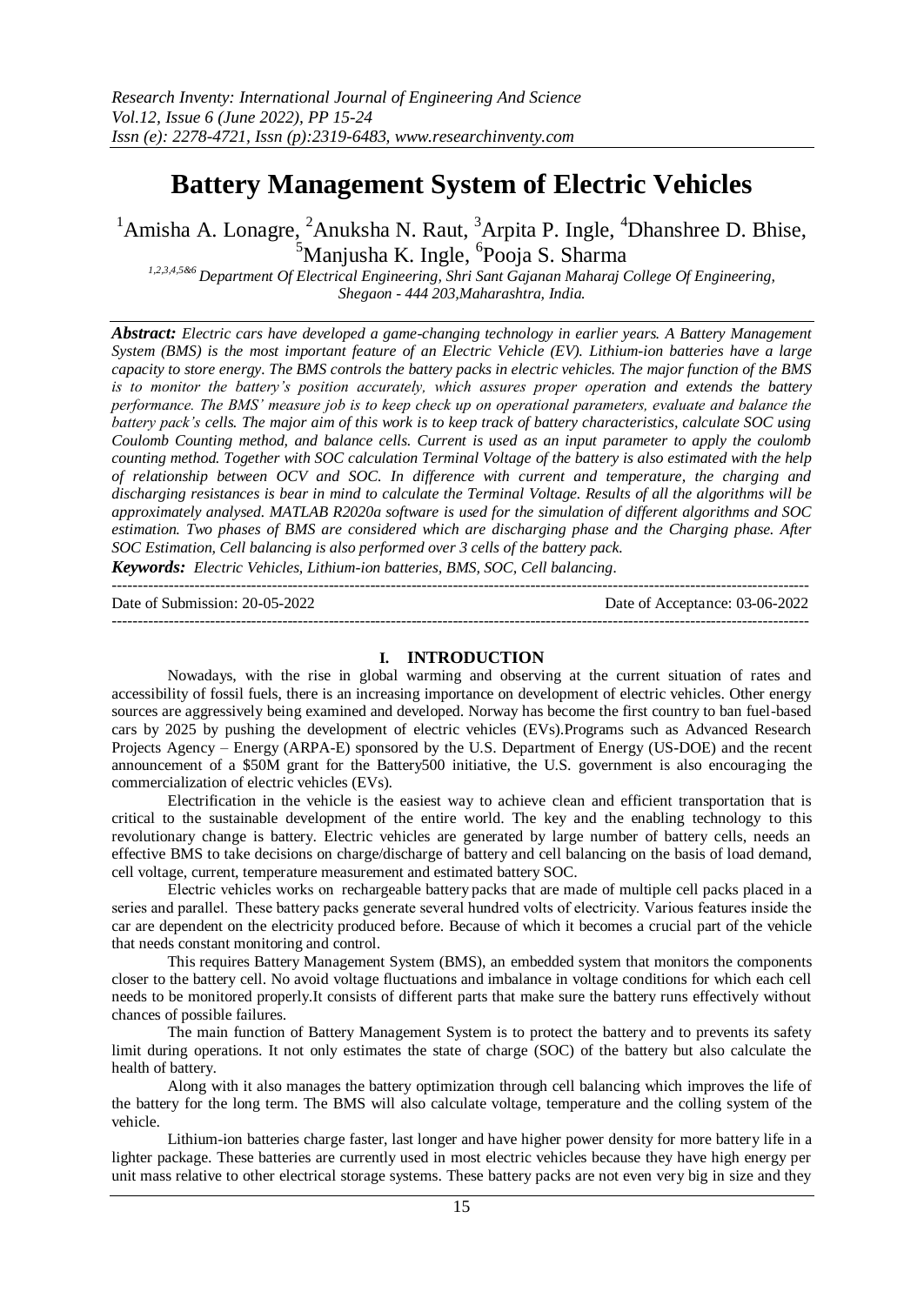can be highly unstable. To avoid such problem these batteries shouldnot overcharged. The condition in which temperature of the cell is increase due to current flowing through battery during charging or overcharging is known as Thermal Runaway. Such problems can harm the life span of the battery. To avoid such situations, we need a BMS to monitor the voltage and current. BMS keeps the battery safe and prevents it for long term.

Cell balancing is another safety feature of the BMS. In the battery, each cell cannot be operated equally within the battery pack. All cells can have different capabilities, one may be stronger than another. Because of which, during charging or discharging, they charge at different levels. They can degrade the health of the whole battery pack. If any cell in battery is gets short circuited or fails, it can damage the whole pack. Equalisation of the charge between individual cells is done during cell balancing. Without disturbing the SOC of the system, BMS monitors and control the charge required by each cell in the chain.

This process is quite difficult to balance each cell individually for safety and proper operation as it contains many cells placed together in the battery pack. These problems requires a special devoted system known as the Battery Management System (BMS).

# **II. BATTERY MANAGEMENT SYSTEM**

## **2.1 Understanding BMS**

As in pure Electric Vehicles, the only source of energy is battery.Therefore BMS, which stands for Battery Management System is one of the crucial part for electric vehicles, to ataining battery performance and extending battery life. Some factors that prevents electric vehicles to commonly used vehicle are its driving range, high price, battery difficulties, and inconsistent charging. Lithium- ion batteries were introduced to solve this problem. Battery packs have been adopted for various electronic gadgets and electric cars, because of its high efficient energy densities. This become more popular in a variety of applications, including small mobility vehicles, trucks/buses, and industrial gear. But at the same time inappropriate utilization of battery leads to electric shock and fire. A Battery Management System (BMS) is necessary to use battery packs effectively and safely.

We can say that, a BMS is just anologous to the brain of a battery pack, as it monitors pack current, cell voltage, cell temperatures, and determines available energy throughout the cells, state of charge (SOC), and status of health (SOH) in order to maintain cells within safe operating limits and thus extending battery life. Fromthe above discussion the, battery management systems (BMS) is used to assure optimal performance, reliable handling, and long lifespan under a variety of chargedischarge and atmospheric circumstances across sectors. In a vehicle, the BMS is part of a complex and fast-acting power management system. In addition, it must interface with other on-board systems such as the motor controller, the climate controller, the communications bus, the safety system and the vehicle controller.

# **2.2 Functions of BMS**

1. Discharging Control: The primary function of a BMS is to maintain the lithium cells within the safe operating region. For example a typical Lithium 18650 cell will have an under voltage rating of around 3V. It is the responsibility of the BMS to make sure that none of the cells in the pack get discharged below 3V.

2. Charging Control: Apart from the discharging the charging process should also be monitored by the BMS. Inappropriate charging of battery may lead to damage or lifespanmay get reduced. For lithium battery charger a 2-stage charger is used. The first stage is called the Constant Current (CC) during which the charger outputs a constant current to charge the battery. When the battery gets nearly full the second stage called the Constant Voltage (CV) stage is used during which a constant voltage is supplied to the battery at a very low current. The BMS should make sure both the voltage and current during charging does not exceed permeable limits so as to not over charge or fast charge the batteries. The maximum permissible charging voltage and charging current can be found in the datasheet of the battery.

3. State-of-Charge (SOC) Determination: You can think of SOC as the fuel indicator of the EV. It actually tells us the battery capacity of the pack in percentage. Just like the one in our mobile phone. But it is not as easy as it sounds. The voltage and charge/discharge current of the pack should always be monitored to predict the capacity of the battery. Once the voltage and current is measured there are a lot of algorithms that can be used to calculate the SOC of the Battery pack. The most commonly used method is the coulomb counting method; we will discuss more in the next part. Measuring the values and calculating the SOC is also the responsibility of a BMS.

4. State-of-Health (SOC) Determination: The capacity of the battery not only depends on its voltage and current profile but also on its age and operating temperature. The SOH measurement tells us about the age and expected life cycle of the battery based on its usage history. This way we can know how much the mileage, that is the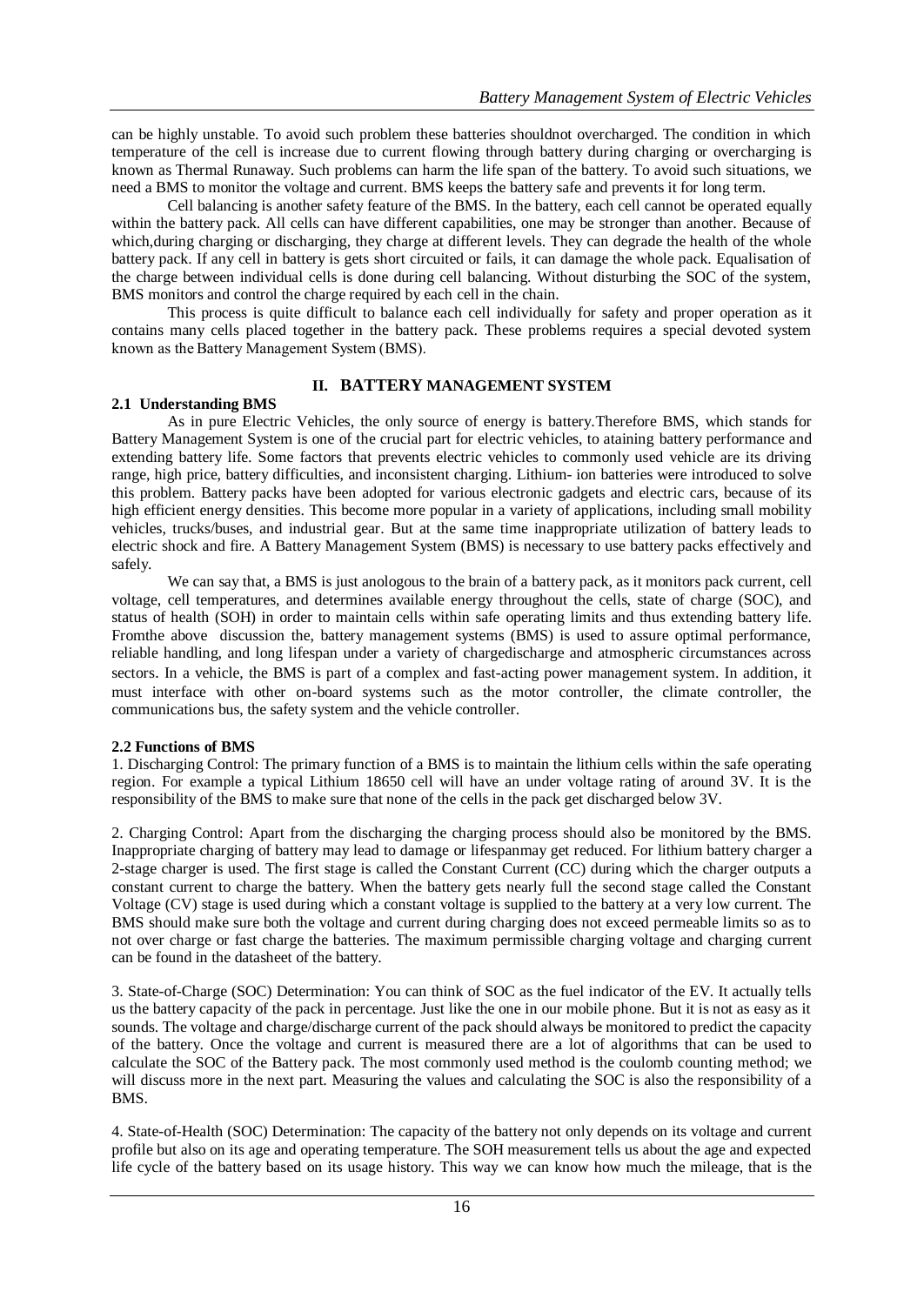distance covered after full charge, of the EV reduces as the battery ages and also we can know when the battery pack should be replaced. The SOH should also be calculated and kept in track by the BMS.

5. Cell Balancing: Another vital function of a BMS is to maintain cell balancing. For example, in a pack of 4 cells connected in series the voltage of all the four cells should always have equal. If one cell is less or high voltage than the other it will affect the entire pack, say if one cell is at 3.5V while the other three is at 4V. During charging these three cells will attain 4.2V while the other one would have just reached 3.7V similarly this cell will be the first to discharge to 3V before the other three. This way, because of this single cell all the other cells in the pack cannot be used to its maximum potential thus compromising the efficiency. To deal with this problem the BMS has to implement something called cell balancing.

There are many types of cell balancing techniques, but the commonly used ones are the active and passive type cell balancing. We will learn more about cell balancing later in this paper.

6. Thermal Control: Temperature also affect the life and efficiency of a Lithium battery pack and also the operating boundaries. The battery tends to discharge faster in hot climates compared with normal room temperatures. Adding to this the consumption of high current would further increase the temperature. This calls for a Thermal system (mostly oil) in a battery pack. This thermal system should only be able to decrease the temperature but should also be able to increase the temperature in cold climates if needed. The BMS is responsible for measuring the individual cell temperature and control the thermal system accordingly to maintain the overall temperature of the battery pack. Powered from the Battery itself: The only power source available in the EV is the battery itself. So a BMS should be designed to be powered by the same battery which it is supposed to protect and maintain. This might sound simple but it does increase the difficulty of the design of the BMS.

7. Logbook Function: Because the SOH is relative to the condition of a new battery, the measurement system must hold a record of the initial conditions or a set of standard conditions for comparison. An alternative method of determining the SOH is to estimate the SOH value based on the usage history of the battery rather than on certain measured parameters, such as the number of charge-discharge cycles completed by the battery. Therefore, the logbook function of the BMS would record such important data to the memory system.

8. Communications: The communications function of a BMS may be provided though a data link used to monitor performance, log data, provide diagnostics or set system parameters. The function may also be provided by a communications channel carrying system control signals. The choice of the communications protocol is not determined by the battery; instead, it is determined by the application of the battery. The BMS used in electric vehicles must communicate with the upper vehicle controller and the motor controller to ensure the proper operation of the vehicle.

## **III. ESTIMATION OF SOC**

The SOC is an essential factor for batteries. Generally, the State of Charge of a battery is defined as the ratio of its current capacity to the nominal capacity. Nominal capacity of a battery represents the maximum amount of charge that can be stored in the battery which is provided by the manufacturer.

## **3.1 Direct measurement methods:**

Physical battery properties, such as the impedance and voltages of the battery are utilized in this type. **(i) Impedance method –** Measurements of impedance provide data of various parameters whose magnitudes may depend on the SOC of the battery. Although the impedance parameters and their variations with SOC are common for all battery systems, it turns out to be appropriate to perform a wide range of impedance experiments for identification and use of impedance parameters for SOC estimation of a given battery. **(ii) Impedance spectroscopy method –** Measuring battery impedances over a wide range of ac frequencies at different charge and discharge currents is performed in this method. By least-squares fitting, we can find discharge currents to measured impedance values. SOC may be indirectly concluded by measuring current battery impedances then comparing them with known impedances at various SOC levels. **(iii) Terminal voltage method** – The terminal voltage method refers to the terminal voltage drops due to internal impedances while battery is discharging. Thus, the electromotive force (EMF) of battery becomes proportional to the terminal voltage. Since the EMF of battery is linearly proportional to the SOC, the terminal voltage of battery is approximately linear proportional to the SOC. This method has been employed at various temperatures and discharge currents.

**(iv) Open circuit voltage method -** A linear relationship between the state of charge (SOC) and its open circuit voltage (OCV).

$$
V_{OC}(t) = a_1 \times SOC(t) + a_0 \tag{1}
$$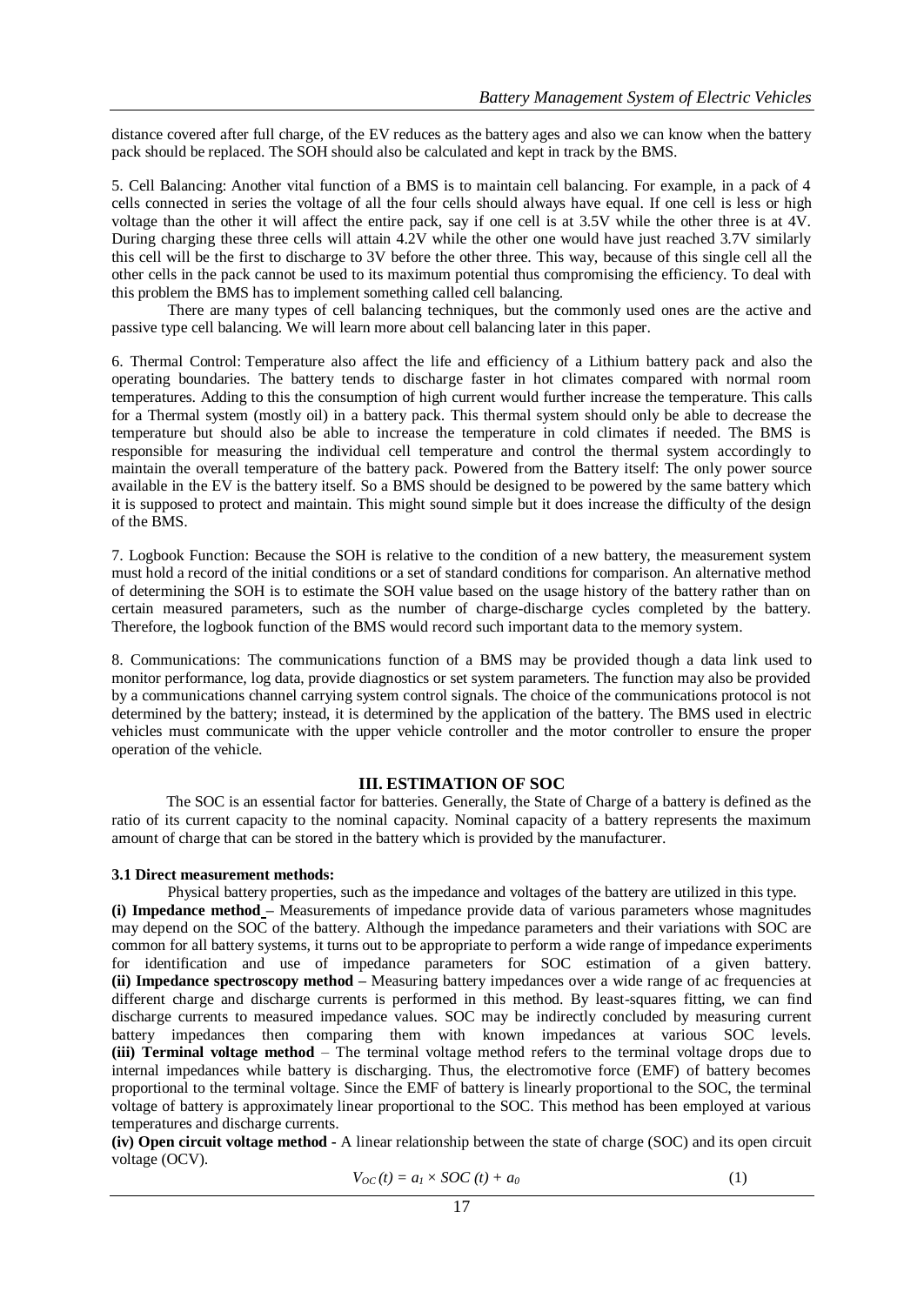Where *SOC* (*t*) is the SOC of the battery at time *t*,  $a_0$  is the battery terminal voltage when SOC = 0%, and  $a_1$  is obtained from knowing the value of  $a_0$  and at SOC = 100%.

By equation [\(1\)](https://www.hindawi.com/journals/isrn/2013/953792/#EEq2), the estimation of the SOC is equivalent to the estimation of its OCV. In this method, OCV of batteries is directly proportional to the SOC when they are disconnected from the loads for longer duration more than 2 hours. Hence, such a long disconnection time may be inappropriate for battery. Apart from the lead-acid battery, in Li-ion battery, there is no linear relationship between the OCV and SOC. A generic relationship of Li-ion battery between SOC and OCV is shown in figure.



Figure 1: Relationship between SOC and OCV

#### **3.2 Hybrid methods:**

Hybrid method of SOC estimation can extend the available data, integrate individual model data, and make the best use of the merits of multiple estimating methods thus improving the accuracy of estimation. Hybrid methods normally produce good estimation results compared to individual ones. This method is a combination of different views such as direct measurement method and book-keeping estimation method. **(i) Per-unit system and EKF combination -** The combination of PU system to the identification of suitable battery model parameters for the high accuracy SOC estimation of a Li-ion battery. By implementing the battery parameters differed by the aging effect, in the basis of PU system, the accurate values in the equivalent circuit model in addition to the terminal voltage and current are converted into dimensionless values to a set of base value. Dynamic and measurement models in the EKF algorithm are supplied by these converted values.

**(ii) Coulomb counting and Kalman filter combination -** By using Kalman filter, this method improve the initial value used in the Coulomb counting method. Kalman filter method make the approximate initial value convert to its real value and Coulomb counting method estimate the SOC for the long working time. The SOC estimation error is 2.39% when compared with the real SOC obtained from a discharge test. This method reduces favourably with an estimation error of 11.0% when using Coulomb counting method. **(iii) Coulomb counting and EMF combination -** This method is a combination of direct measurement method and book-keeping estimation with Coulomb counting method during the discharging phase. It is implemented in a real-time estimation system. In order to calculate SOC and remaining run-time (RRT) effectively and to enhance the SOC estimation, system's ability to withstand with the aging effect, a simple adaptation algorithm is implemented. In this algorithm, under the name of adapting Qmax with aging, the stable conditions of the charge state are exploited.

## **3.3 Adaptive systems:**

These are self-designing ones which automatically adjust in different systems. Currently, various new adaptive systems for SOC estimation have been produced with the development of artificial intelligence.

**(i) Fuzzy neural network (FNN)** - FNN is especially employed in unknown systems identification. In nonlinear system identification, FNN can efficiently match the nonlinear system by doing calculations of optimized coefficients of the learning mechanism. There was an investigation of soft computing technique for SOC estimation of individual batteries in a battery string. It referred to a fusion of FNN with B-spline membership a function that is the reduced-form genetic algorithm.

**(ii) Kalman filter -** Kalman filters are used to estimate states based on linear dynamical systems in state space format. The process model defines the evolution of the state from time. It's suitable for linear systems, unfortunately Li-ion batteries show obvious nonlinear dynamic characteristics. For example, the SOC-OCV characteristics of a Li-ion battery have obvious nonlinearity; some important parameters in the equivalent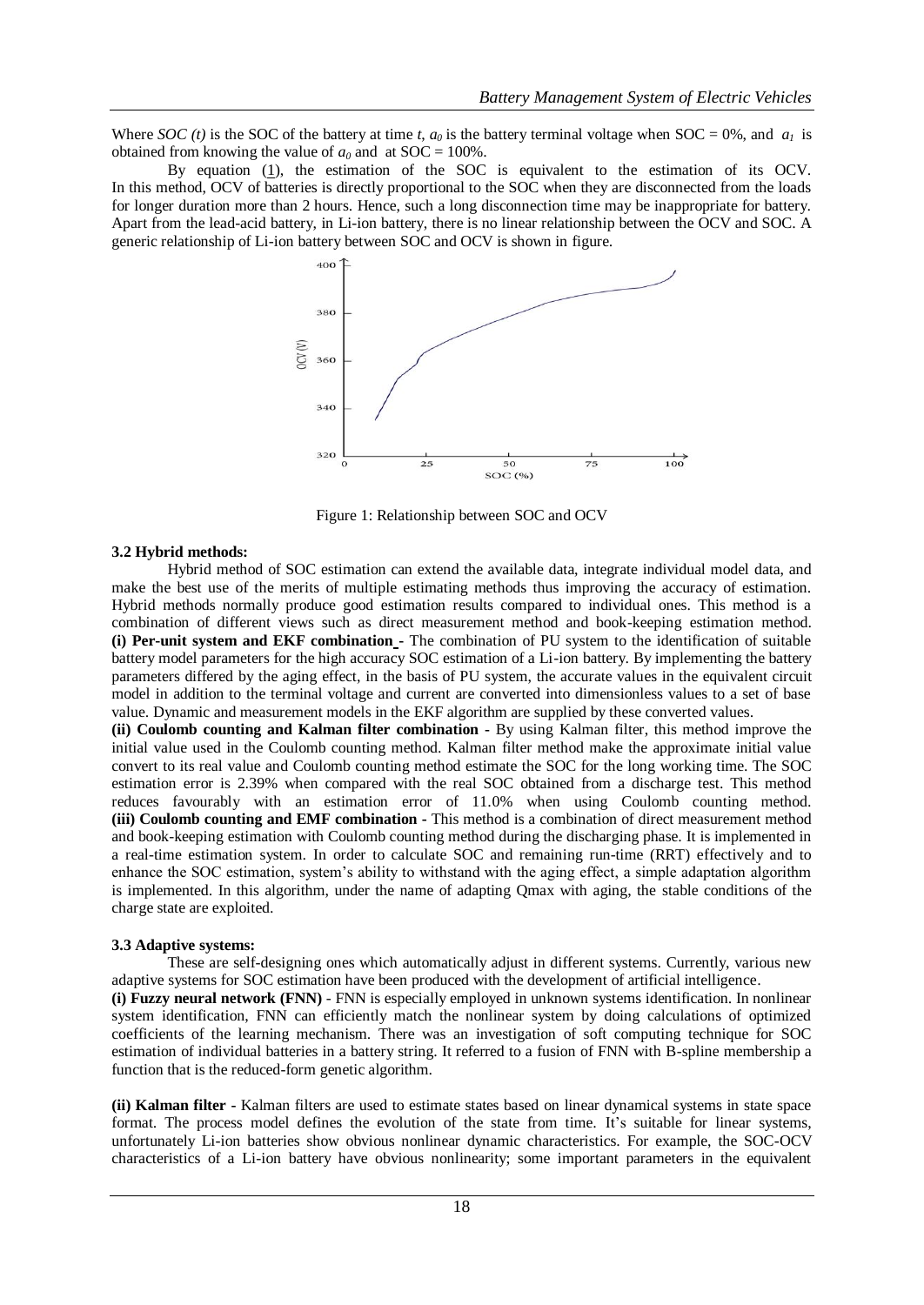model, such as polarization resistance, capacitance, show some time-varying characteristics because of the changing working conditions.

**(iii) Support vector machine (SVM) -** SVM is utilized in various sectors of pattern recognition, regression problem, though the regression problem inherently tougher than classification problem. The SVM used as a nonlinear estimation system is more robust than a least-squares estimation system because it is insensitive to small changes. The estimator based on SVM removes the drawbacks of the Coulomb counting SOC estimator and forms précised SOC estimates.

**(iv) BP neural network -** The most well-known method in artificial neural networks is BP neural network. Due to their good ability of nonlinear mapping, self-organization, and self-learning, this type is utilized. It is defined as the relationship between the source and target is nonlinear and very complex in SOC estimation. SOC indicator based on artificial neural networks predicts the current SOC by making use of the recent history of voltage, current, and the ambient temperature of a battery.

**(v) RBF neural network** - The most useful methodology with incomplete information is RBF neural network. It analyzes the relationships between reference sequence and the comparative ones in a given set. It uses the input data of the discharging current, temperature, and voltage at terminal of battery to estimate the SOC.

## **3.4 Book-keeping estimation method:**

In this method, discharging current is used as the input and integrates the discharging current over time for estimation of the SOC. These methods include some internal battery effects such as self-discharge, capacityloss, and discharging efficiency.

**(i) Coulomb counting method -** A technique used to trace the State of Charge of a battery pack. It integrates the active current flowing over time to define the complete addition of energy which is entering or leaving the battery pack. This generates a battery capacity (measured in Amp-hours). Furthermore, different parameters such as, application of battery, fluctuation of voltage in battery, temperature, life Cycle of battery, etc, have to be recognized along with the coulomb counting method to perceive a more precise SOC calculation. **(ii) Modified Coulomb counting method -** The improved current of the battery is taken into consideration to improve the precision of estimation.

The improved current is the function of discharging current. There is a quadratic relationship between the improved current and discharging current of battery. By practice of experimental data, corrected current is calculated by the following form:

$$
Ic(t) = K_2 I(t)^2 + K_1 I(t) + K_0
$$
 (2)

where,  $K_2$ ,  $K_1$  and  $K_0$  are constant values obtained from the practice experimental data. In modified Coulomb counting method, SOC is calculated by the following equation:

$$
SOC(t) = SOC(t-1) + \frac{lc(t)}{on} \Delta t
$$
\n(3)

The experimental results show that the accuracy of the modified Coulomb counting method is superior to the conventional Coulomb counting method.

# **IV. METHODS FOR CELL BALANCING**

In modern devices like laptops or even smart phones we will have battery which consists of many different cells. Let's consider battery of 5 cells having different SOC, here there is maximum voltage which battery will charge upto and also minimum voltage, i.e point battery will discharge upto. Cell balancing is the process of equalising voltage among individual cells so after cell balancing there will be battery pack with almost same SOC. If among 5 cell 1 cell is fully discharged and other 4 cell still have charge we cannot discharge it further as we cannot discharge it lower than its minimum voltage value.To prevent this from happening and in order to fix this situation cell balancing is the solution.

In Electric vehicle cells charge and discharge at same rate. Also in Electric vehicle discharging must stop when any cell runs out of charge though other cell still holds charge and charging must stop when any cell reaches it's maximum charging voltage otherwise it will lead to Thermal runaway There are two methods of cell balancing:

## **4.1 Active cell balancing**

In an active cell balancer, energy transfers from a higher voltage to a lower voltage cell within the battery. In other words, the cell with higher SOC transfers energy to a lower SOC cell. For example, consider 3 cells of SOC 70, 80 and 60 respectively. Energy is transferred from cell 2 to cell 3 through capacitor or inductor and cells are balanced having nearly same SOC.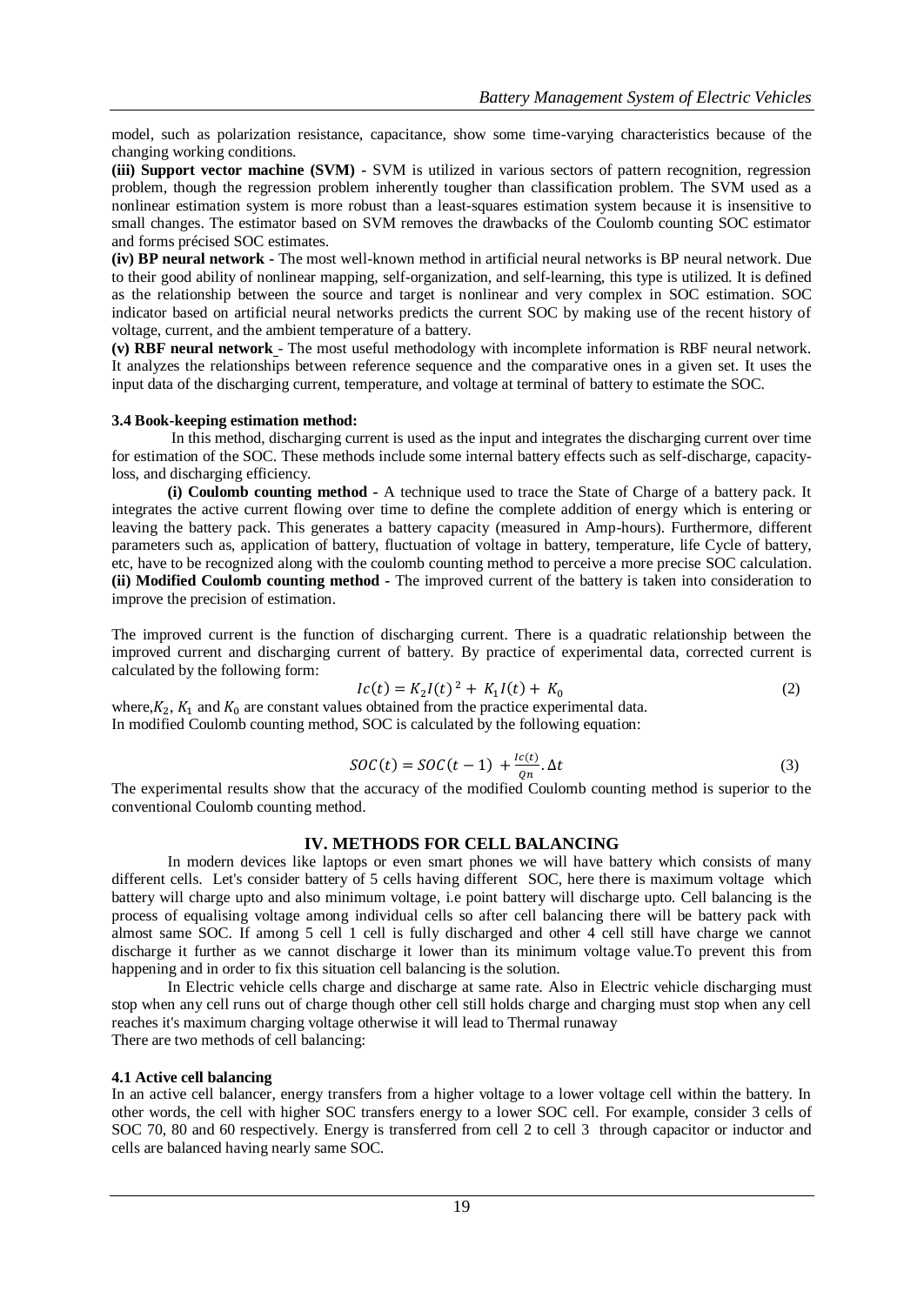

# **PROS**:

- a) Energy is transferred from one cell to another hence less energy is wasted
- b) Soc of pack is equal to average of all individual cell SOC

**CONS:**

- a) Complex architecture
- b) Only one-way flow of energy from higher to lower
- c) Additional cost of electronics .

## **4.2 Passive cell balancing**

In the Passive Cell Balancing technique, there is a burn-off of excess energy from the higher energy cells till it matches or equals the lower voltage cell. There can be either fixed shunting or switching shunting resistor method for passive cell balancers. For example, consider 3 cells of SOC 80, 50 and 60 respectively. Here connect the cell with resistor in order to drain excess of energy from cell in the form of heat. Energy from cell 1 and cell 2 is drained in order to bring them in balanced condition.



# **PROS:**

- a) Simple architecture
- b) Offers self-discharging current and corrects long-term mismatch
- c) Cost effective method

# **CONS:**

- a) Capacity of cell is limited by weakest cell i.e least SOC
- b) Energy is spent as heat which is inherently wastful
- c) This technique only balances the top 95% of each cell because it burns off excess energy
- d) Due to heat additional coolent is required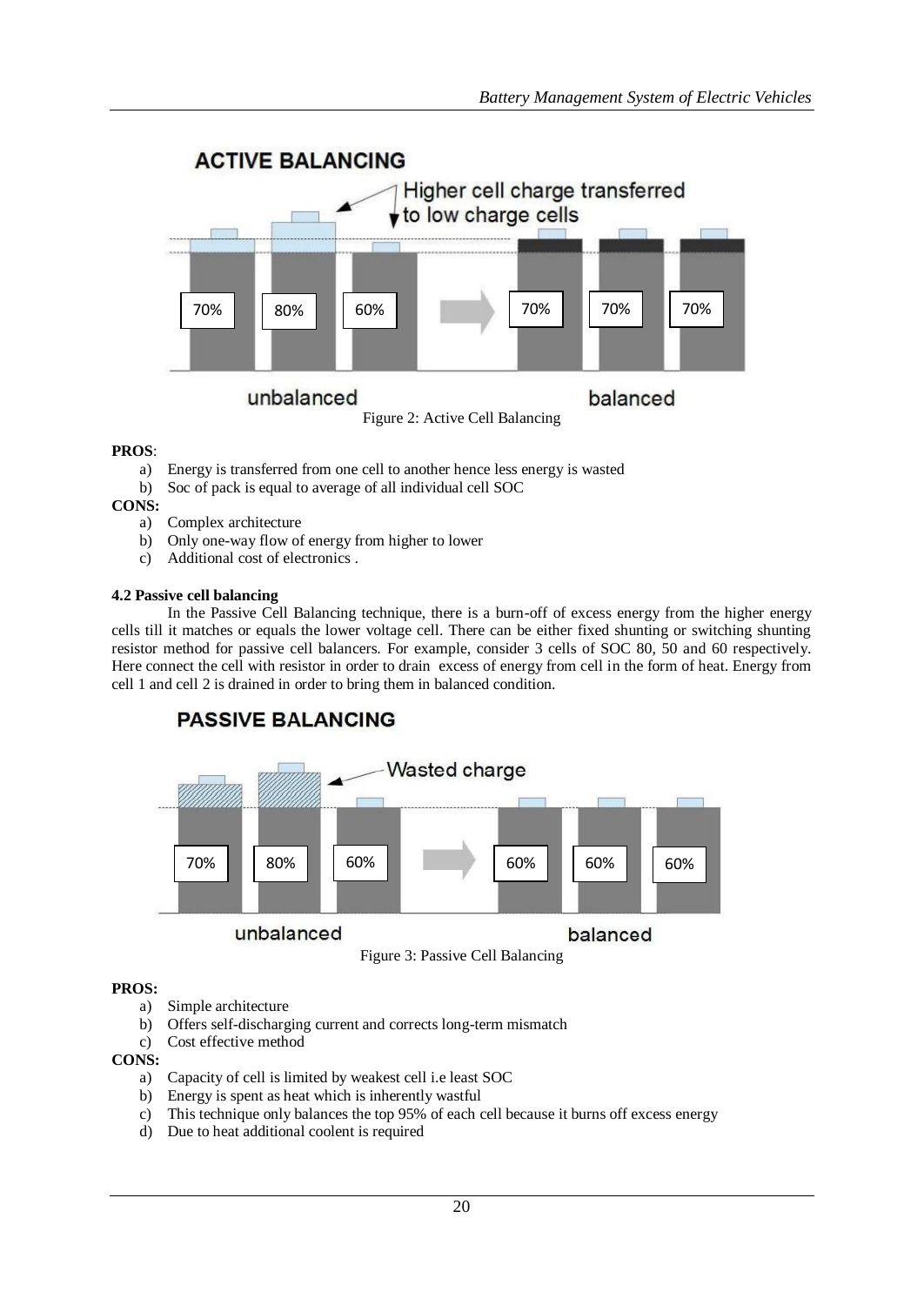# **V. EXPERIMENTAL PROCEDURE**

# **4.1 SOC – Coulomb's Counting Method**

From the various methods, as discussed previously, we have worked on Coulombs Counting method as this algorithm is simple and work efficiently on software model.

The coulomb counting method is also known as the battery current integration method. In this method, a discharging or charging current  $I(t)$  is measured and integrated over time to calculate amount of energy remaining inside the battery.

$$
SOC = SOCo - \frac{1}{C} \int_0^t I(t) \tag{4}
$$

 $SOC = SOC - \frac{1}{cn} \int_0^c I(t)$ <br>where  $SOCo$  is the initial State of Charge and Cn is Capacity of Battery.

Also, there is a relationship between the Open Circuit Voltage (OCV) of battery and State of Charge (SOC). This relationship can be used to monitor the terminal voltage of battery and it is shown by,

$$
Vt = OCV(SOC) - I \times R(T, SOC), \qquad (5)
$$

where  $R$  is charging or discharging resistance at given temperature.



Figure 4: Simulation – SOC estimation by using Coulomb's counting method.

 The battery parameter like Voltage, Current and temperature of each cell is extracted using appropriate sensors and this data is recorded in the form of look-up tables. These look-up tables are used to calculate SOC accurately and reduce the chances for junk value. Coulomb Counting method basically deals with the current flowing out of the cells to calculate SOC. This could be illustrated with the expression given in equation (4). And the terminal voltage of battery is monitored by using the relation between the OCV and SOC of battery as expressed in equation (5).

#### **4.2 Cell Balancing- Passive Cell Balancing**

Passive balancing approaches work by removing charge from the highest cells until the charge of the lowest cells is equal. This is accomplished by discharging the extra charge through resistors that are switched by transistors in their active state. Methods for passive balancing can be used in two ways. The first method is to use a fixed shunt resistor, and the second method is to use a controllable shunt resistor. Although it does not appear to be as elegant as active balancing since energy is spent in heat, there are number of reasons why this technique has become the preferred method of most BMS, including: Simple design, low-cost parts, simple installation, and expandable design. Passive balancing can be used with a cooling system to maintain the battery pack temperature under control.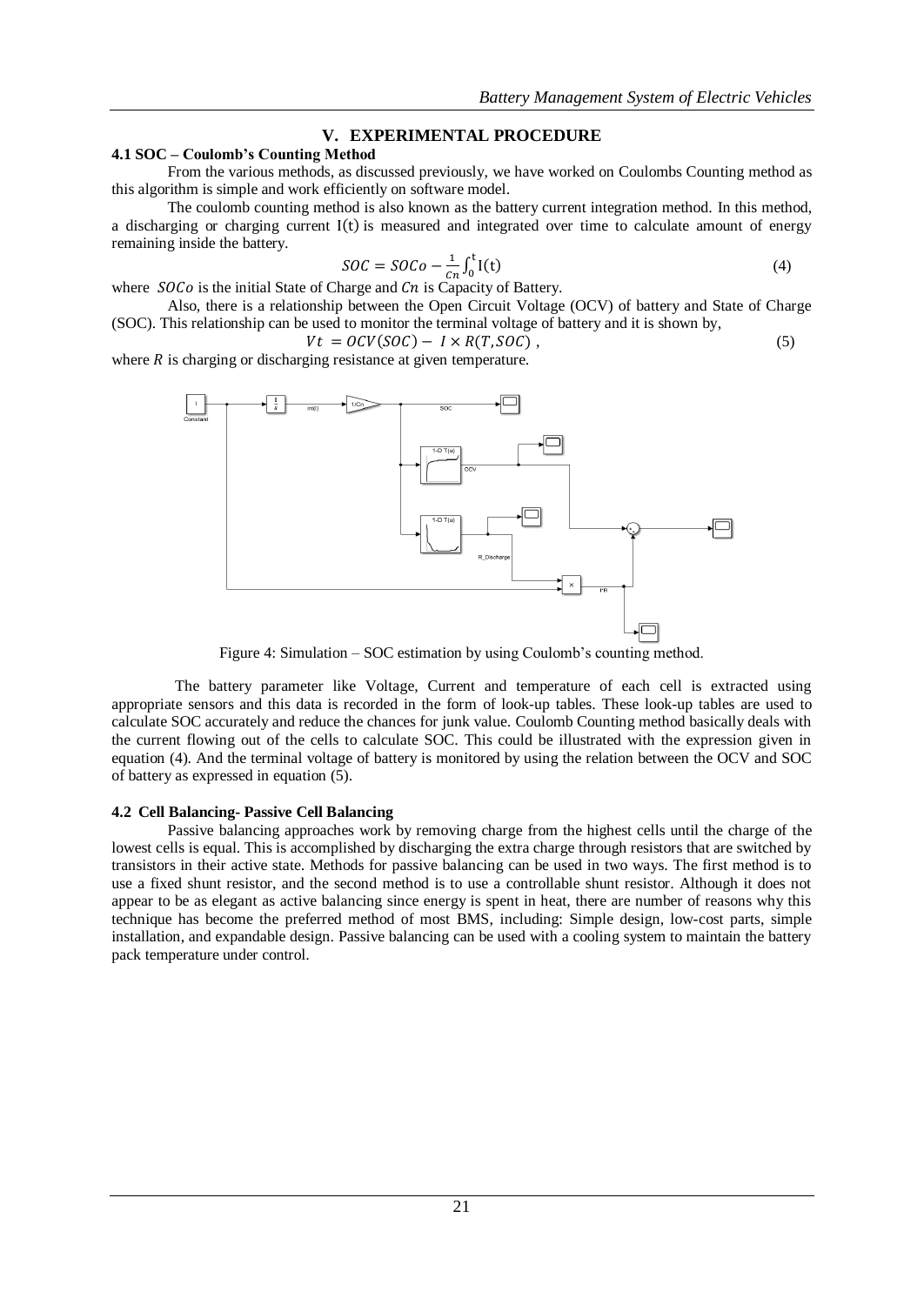

Figure 7: Simulation – Passive cell balancing.

In this section, simulation of SOC cell balancing is discussed. A battery pack of 3 lithium cells is considered for the process. This model shows a single battery module. A single battery module consists of three individual cells connected in series. The reason for making these modules is to increase the efficiency of the system and to simulate different configurations. It can be observed that each cell is equipped with an individual voltage monitoring element that gives out the voltage of the individual cells. These monitored voltages are fed as input to the function block, whose output is used to trigger the switch, as in figure. Hence, according to the variations in voltage level, excess amount of charge is dissipated in the form of heat, via resistor.

# **VI. RESULTS AND DISCUSSIONS**

The battery pack monitored in the experiment was the Lithium-ion battery. After Simulating the BMS model, the battery parameters such as SOC, terminal voltage, and balanced voltage after cell balancing.



In Figure 8, the graph represents the track SOC that is estimated by using the Coulomb Counting method. These values of SOC were monitored during the charging state, initially from 0% to completely charged state, i.e. 100%. This result is obtained from simulation of Coulombs Counting method, the accuracy of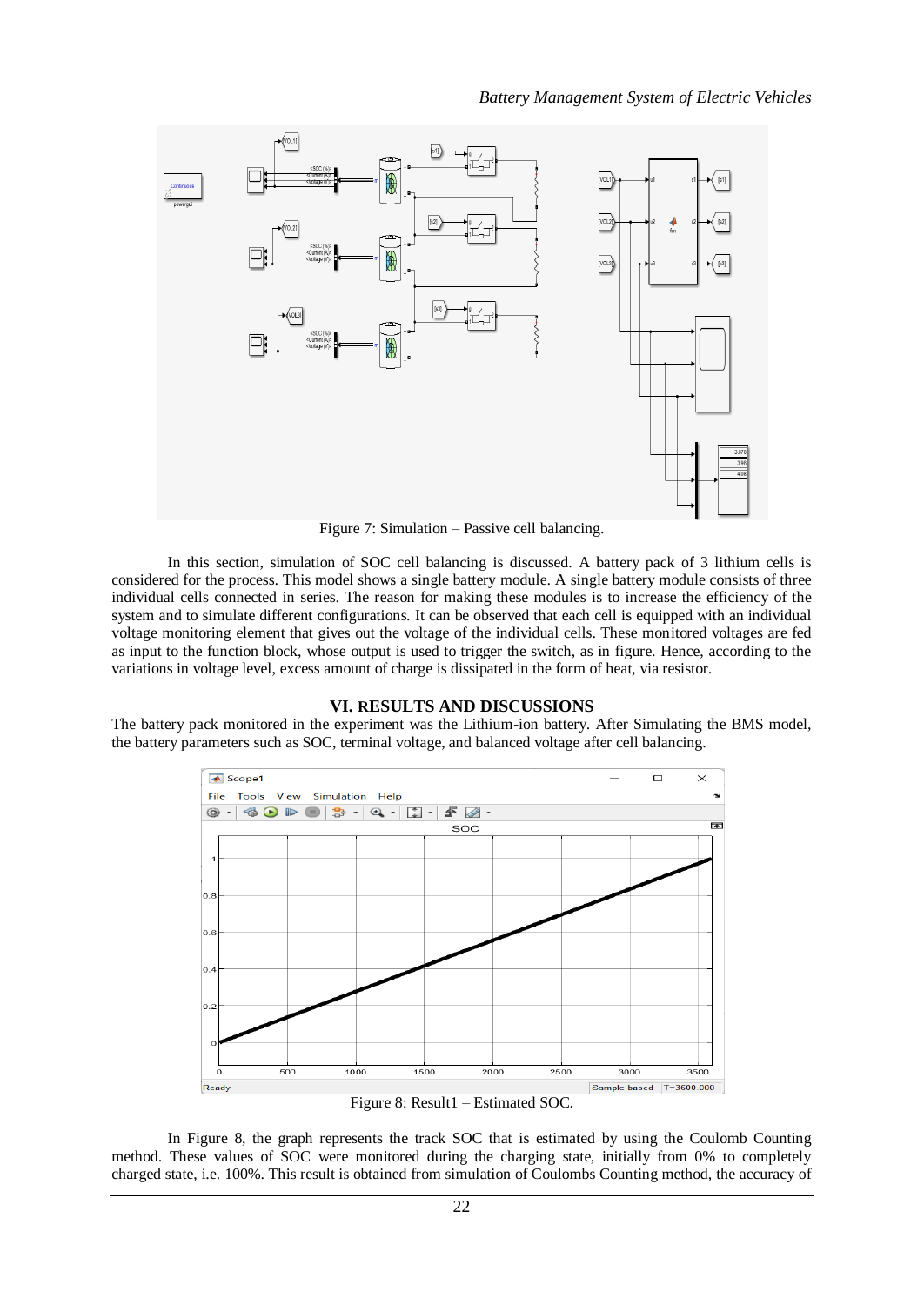these can be improved by considering many other factors like temperature, life cycle of battery, fluctuation of battery voltage, etc.



Figure 9: Result2 – Monitored Terminal Voltage.

In Figure 9, the graph shows the monitored voltage of the battery, during charging. Comparing this with plot of SOC (Figure 8), the terminal voltage of battery increases rapidly till the battery is approximately 10% charged and then maintains a constant voltage around 4.2V till it is at 90% of its total charge. This result can be clearly observed in figure 9.



Figure 10: Result3 – Cell Balancing.

Cell balancing is a very important factor in BMS. Figure 10 depicts the cell balancing function of the BMS. Three of the cells in the battery pack were monitored for this experiment. These cells were initially unbalanced. However, cells with higher voltages discharged themselves over time until all the cells were balanced. The balanced voltages of 3 cells are shown in the graph that is around 4V.

# **VII. CONCLUSION**

The BMS SOC estimation, Terminal voltage monitoring and Cell balancing are performed using MATLAB. In this way we have developed the simplest system model for battery management in electric vehicle by controlling the crucial parameters such as voltage, current, state of charge, temperature and also maintaining cell-balancing. It is every important that the BMS should be well maintained with battery reliability and safety. This report focuses on the study of BMS, along with simplification and optimizes the power performances of electric vehicles. Moreover, the target of reducing the greenhouse gases can greatly be achieved by using battery management system.